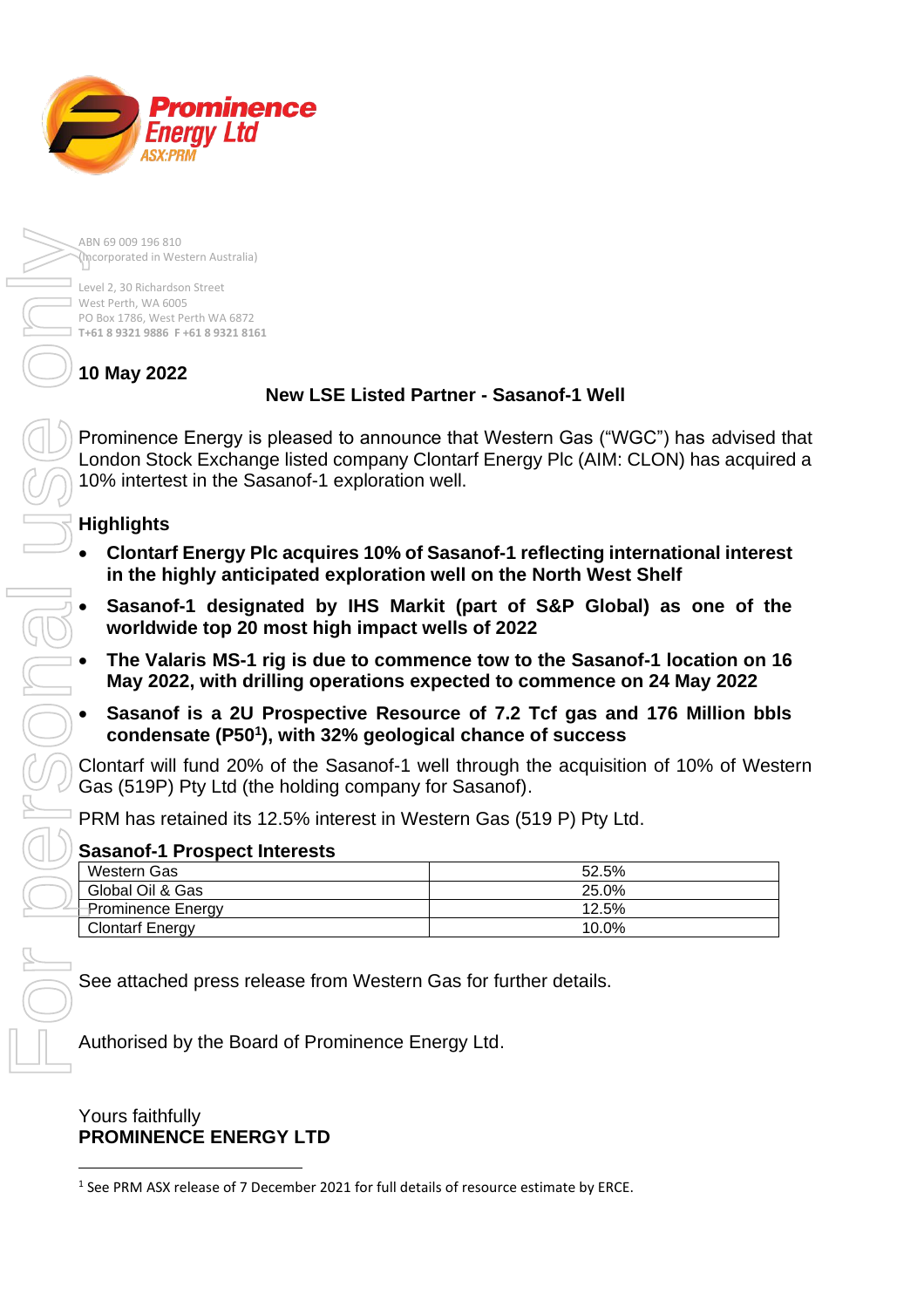

Alexander Parks **Managing Director**

**For further information please contact Prominence Energy at:** 

| Web:          | www.prominenceenergy.com.au   |
|---------------|-------------------------------|
| <b>Phone:</b> | +61 8 9321 9886               |
| Email:        | admin@prominenceenergy.com.au |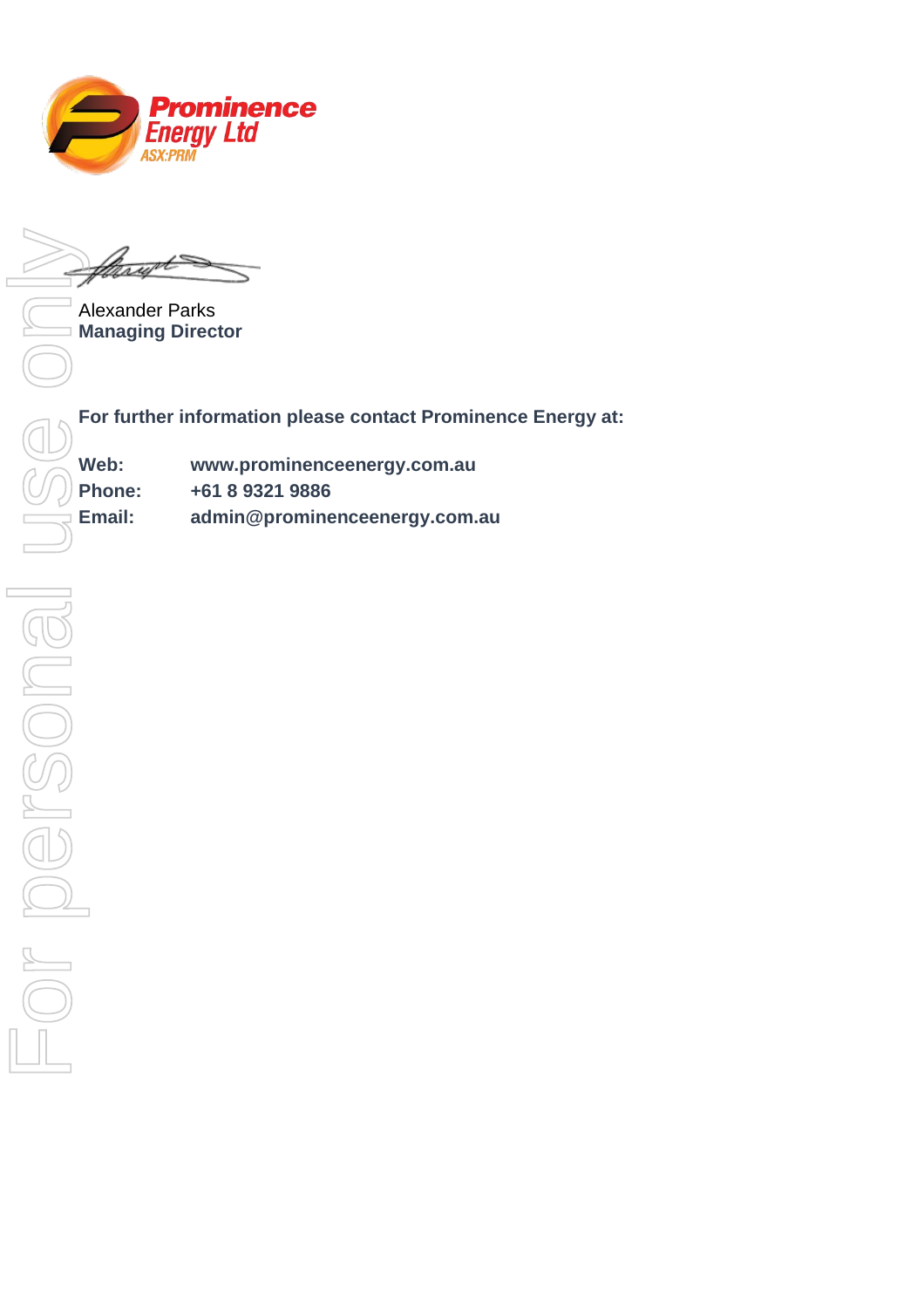# **HIGH IMPACT SASANOF-1 EXPLORATION WELL ATTRACTS INTERNATIONAL INTEREST**

## **HIGHLIGHTS**

• **Clontarf Energy Plc acquires 10% of Sasanof-1 reflecting international interest in the highly anticipated exploration well on the North West Shelf.**

• **Sasanof-1 designated by IHS Markit (part of S&P Global) as one of the worldwide top 20 most high impact wells of 2022.**

• **The Valaris MS-1 rig is due to commence drilling operations on 24 May 2022.**

• **Sasanof is a 2U Prospective Resource of 7.2 Tcf gas and 176 Million bbls condensate (P501 ), with 32% geological chance of success.**

### **Western Gas is pleased to advise that London Stock Exchange listed company Clontarf Energy Plc (AIM: CLON) has acquired a 10% intertest in the Sasanof-1 exploration well.**

The investment by Clontarf reflects international focus this year on the Sasanof Prospect.

Clontarf will fund 20% of the Sasanof-1 well through the acquisition of 10% of Western Gas (519P) Pty Ltd (the holding company for Sasanof) and issue Western Gas Corporation Pty Ltd (Western Gas) up to 250 million Clontarf ordinary shares.

Western Gas retains a strategic 52.5% interest in Western Gas (519 P) Pty Ltd following the farm down to Clontarf.

The are no changes to other investor interests in Western Gas (519 P) Pty Ltd, these being Global Oil & Gas Ltd (ASX:GLV) (25%) and Prominence Energy Limited (ASX:PRM) (12.5%).

In January 2022, IHS Markit (part of S&P Global) released a report on the contribution of high impact wells in 2021 to global gas resources, with an expectation that high impact exploration drilling in 2022 will continue to have a global impact.

IHS Markit noted the Sasanof Prospect as one of only two high impact wells in the Asia Pacific region of the 20 global high impact wells planned to be drilled in 2022.

UK-headquartered energy consultancy ERCE estimates the Sasanof Prospect to contain a 2U Prospective Resource of 7.2 Tcf gas and 176 Million bbls condensate (P501), with a high case 3U Prospective Resource estimate of 17.8 Tcf gas and 449 Million bbls condensate (P10<sup>1</sup>).

#### **COMMENT – WESTERN GAS**

*"Western Gas is delighted to welcome Clontarf Energy to the Sasanof campaign. The start line is in sight with* 

*Will Barker, Executive Director*